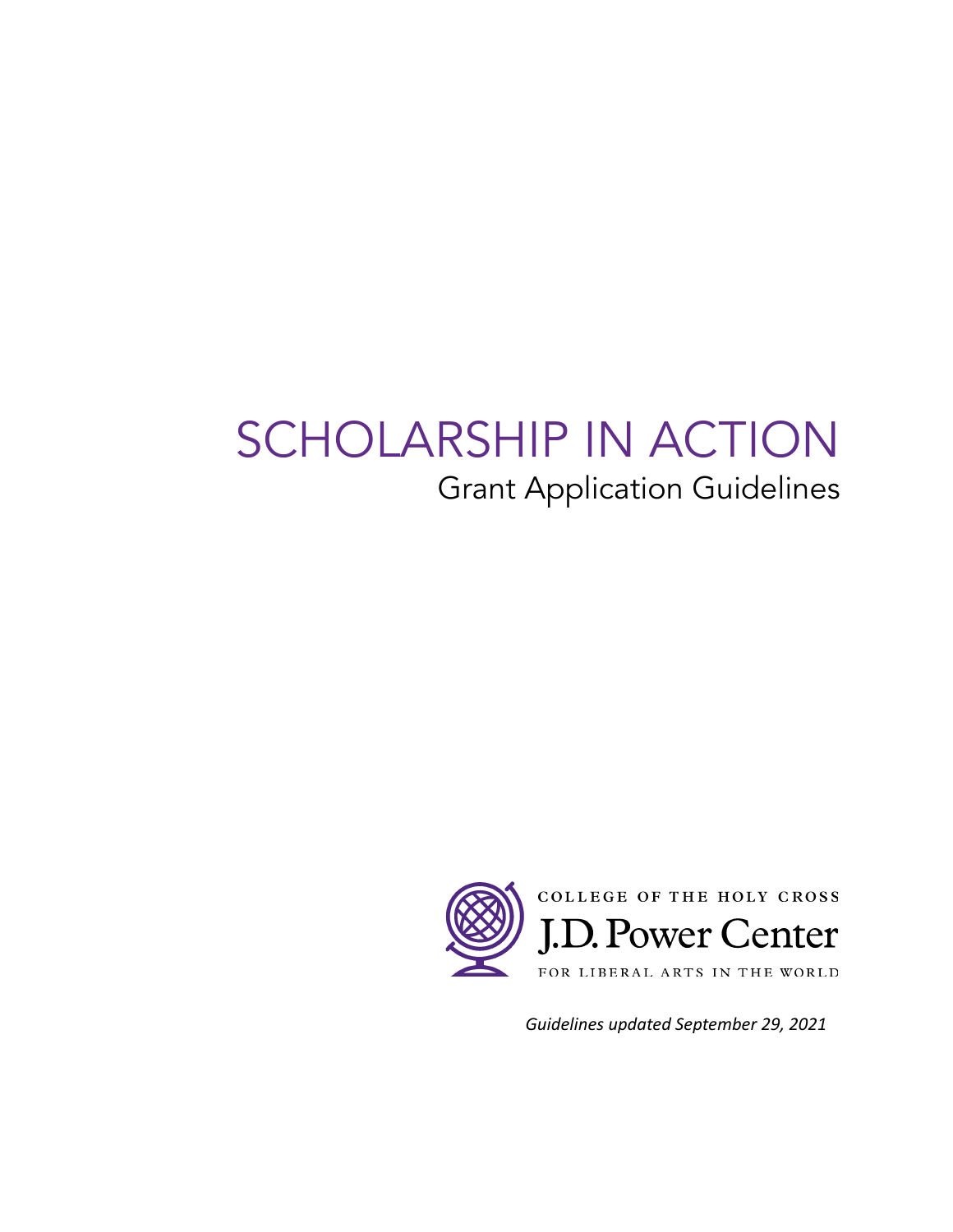# **Table of Contents**

| <b>Program Description</b>                                      | 3  |
|-----------------------------------------------------------------|----|
| <b>Building Community Partnerships</b>                          | 3  |
| <b>Faculty Research in Worcester</b>                            | 3  |
| <b>Directed Student Research</b>                                | 4  |
| <b>Evaluation Criteria</b>                                      | 4  |
| <b>Stages of Grant Development</b>                              | 5  |
| <b>Initial Community Engagement and Community Conversations</b> | 5  |
| <b>Proposal Development</b>                                     | 6  |
| <b>Application for 2022</b>                                     | 6  |
| Implementation                                                  | 6  |
| <b>Evaluation and Assessment</b>                                | 6  |
| <b>Preparing Your Application</b>                               | 7  |
| <b>Timeline</b>                                                 | 9  |
| <b>Important Contacts in the Application Process</b>            | 10 |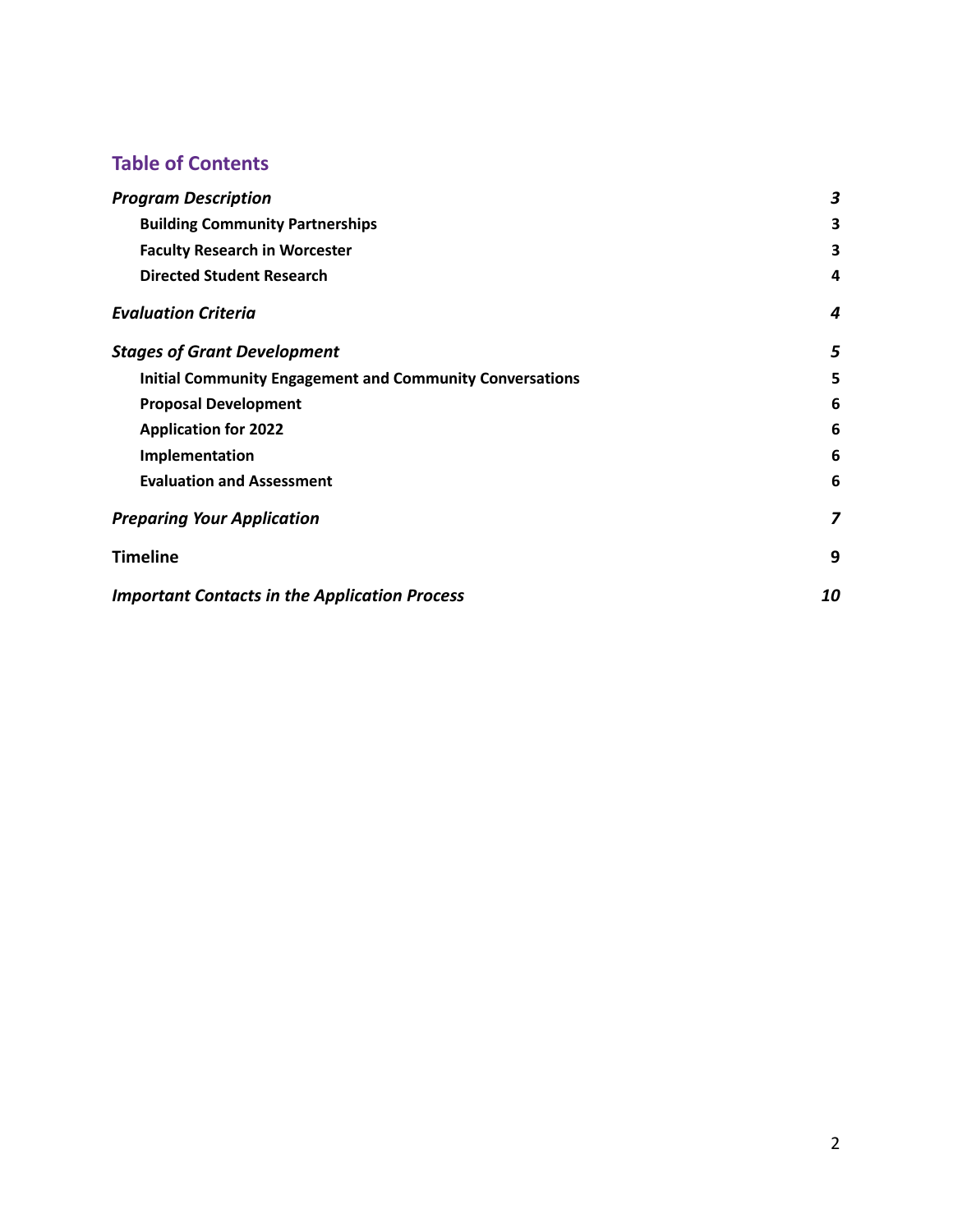# <span id="page-2-0"></span>Program Description

At the core of the Holy Cross mission is the idea that a liberal arts education provides meaningful value to the real world. Funded by The Andrew W. Mellon Foundation, Scholarship in Action (SIA) is designed to make consequential impacts on the world through scholarly research in the humanities and the arts in the greater Worcester area. Scholarship in Action grants encourage the development of faculty-driven, community-inspired research that leads to the production of knowledge that serves both the community and the wider world. This new initiative reflects the significant role that the liberal arts and the humanities, in particular, can play in addressing the complex challenges facing the world today. This five-year program will help support fourteen grants of \$40,000 each to faculty and their community partners to use in a 3-year grant cycle.

Utilizing research-oriented classroom environments, experiential learning opportunities, and collaborative working relationships, the Scholarship in Action initiative has four main aims:

- To encourage the Worcester community to think of the talents, capacities, and skills of our faculty and students as a resource available to them.
- To encourage Holy Cross faculty to think Worcester first when developing research agendas, envisioning ways that their research can make a difference right here at home.
- To engage Holy Cross students to undertake scholarly work in Worcester, helping them see ways to ground their liberal arts education within our community.
- To support collaborative sustainable long-term research projects in the community that result in faculty publication and dissemination of research to targeted community audiences.

## <span id="page-2-1"></span>Building Community Partnerships

Worcester's vibrancy lies in the strength of its communities and its community organizations. Through Scholarship in Action, community organizations partner with Holy Cross faculty to address the issues that matter to them. All SIA grants must feature a community-based partnership that grows organically from the community partner's mission and that proceeds with consistent, mutual cooperation. Applicants must submit a carefully designed plan that reflects how Holy Cross faculty and students will stay engaged with the community continuously throughout the life of the grant—because the community doesn't take a summer break, or order itself according to semesters, this means developing approaches that maintain activity even when the academic calendar takes a pause. Grant proposals must include the following: (1) a description of the significance of the project to the community of Worcester and/or adjacent communities; (2) the ways in which the grant extends or enhances the goals of the community partner(s) and (3) tangible project outcomes, such as publications, new courses, public exhibits, digital archives, etc. All grants must also discuss the significance of the research project to the community partner's own goals and the wider scholarly impact of the grant.

## <span id="page-2-2"></span>Faculty Research in Worcester

Holy Cross faculty produce world-class research. SIA provides resources for faculty to conduct that same level of high-quality research in conjunction with community-based organizations in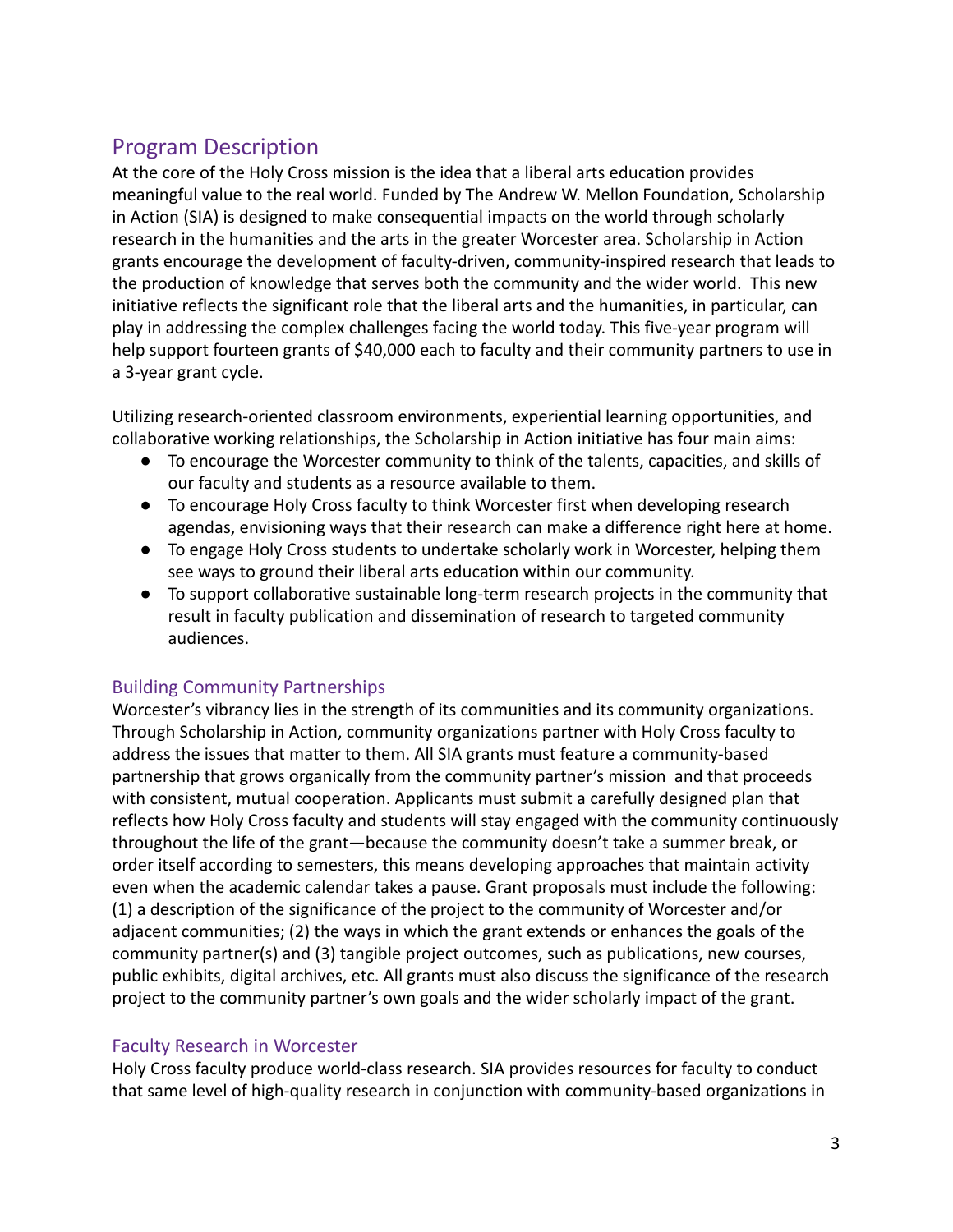the greater Worcester area, and to conduct it in ways that make a meaningful difference. For some faculty, community-oriented research is already second nature; for others, it is a goal that is yet to be fulfilled; still others just haven't yet realized how much of a difference their work can make in the local community—and how that work can contribute to their scholarly agenda while simultaneously contributing to the community in which they work and--in some cases--live. SIA aims to encourage faculty to think of Worcester first when envisioning their research agendas, actively seeking real world application and community partners in Worcester.

#### <span id="page-3-0"></span>Directed Student Research

Holy Cross students don't just consume knowledge—they create it. Experiential learning in Worcester consistently provides students with meaningful research skills that develop personal expertise and a distinctive educational profile. SIA grants feature opportunities for faculty and community partners to employ student researchers in their projects either through the Research Associates program at the J.D. Power Center for Liberal Arts in the World or through innovative project-based courses offered through the Donelan Office of Community-Based Learning.

# <span id="page-3-1"></span>Evaluation Criteria

Applicants should read the program's evaluation criteria and ensure that their applications respond to them. Evaluators are asked to apply the following criteria in assessing applications:

Significance The intellectual and practical significance of the project to the local community, humanities scholars, and general audiences; the merit of the resulting interpretive study and publication; the project's potential to stimulate new research; the production of both scholarly work and other deliverables that allow for wide dissemination of project outcomes to various audiences; and its relevance to larger questions;

Community Partnership The level of commitment to the project of the community partner; the benefit of the project to the community partner; the relevance of the community partner's needs to the needs of the faculty project;

Student Involvement The degree to which the proposal demonstrates a commitment to significant involvement by students at as many stages of the project as possible; the clear articulation of the learning outcomes students will demonstrate by project end;

Work Plan and Method The clarity and feasibility of the work plan; the clarity of expression in the application; the appropriateness and feasibility of the research methods proposed to answer an explicit set of research questions; the well-considered outline of roles and responsibilities for the community partner, faculty and student researchers; the appropriateness of digital and technical methods and services employed in the project; the participants' ability to access the research site or materials; and a clearly articulated set of deliverables that both enhances the scholarly production of work and community dissemination.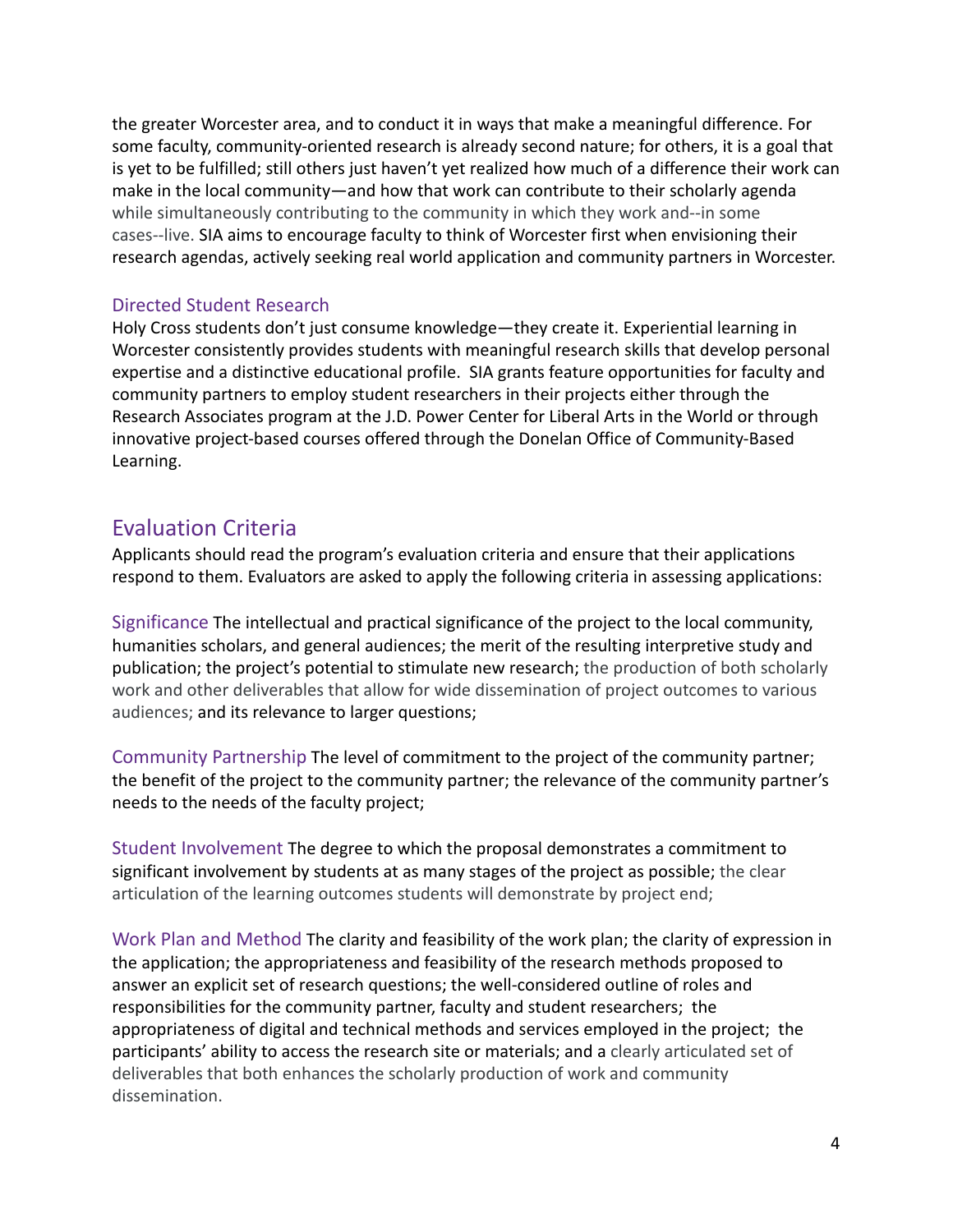Consistency and Sustainability The commitment to a consistent engagement with the community partner throughout the calendar year (or as needed by the community partner); the feasibility of the plans to maintain the operation of the project throughout the life of the grant; the encouragement to consider aspects of sustainability whether in the project or partnership; care with which the elements of the constituent programs of the Center are utilized in the planning of the project;

Outcome Goals The clarity of goals for the project for faculty, students, and community partners. Clear implementation and learning goals for faculty, students, and community partners; careful monitoring of project and implementation goals; the development of a publication and dissemination plan, including the strength of the case for employing print, digital formats, or a combination of media; the sustainability plan for digital projects; the expected results of each participant's (community partner, faculty and student researchers) work and contribution; assurances that the outcomes and goals are equitable.

Completion The likelihood that the project goals will be completed within the stated time frame; and the reasonableness of the budget in relation to the proposed activities and plan of work. For previously funded applicants, the project's productivity in relation to previous goals and accomplishment

Assessment The inherent assessability of the project; the care with which the applicants have designed an assessment plan and its responsiveness to the articulated implementation and outcome goals.

## <span id="page-4-0"></span>Stages of Grant Development

Successful Scholarship in Action grants will be the result of careful collaboration with the Director of Scholarship in Action, the J.D. Power Center for Liberal Arts in the World, relevant faculty across the college, and community partners. As such, we recommend that applicants engage in an extensive process of grant development to ensure that projects have the support, resources, relevance, and substance to last continuously throughout the grant period. Successful grants will therefore be composed through the following process:

#### <span id="page-4-1"></span>Initial Community Engagement and Community Conversations

Scholarship in Action grants should be the product of an open process of planning between the Holy Cross community, the Worcester community, and the J.D. Power Center for Liberal Arts in the World. The first step in this process is to open up the general idea of the project to the community by convening varied conversations among different stakeholders within the community and the college both to gauge interest and to solicit feedback. Faculty and community partners who are interested in pursuing an SIA grant should contact the Director of Scholarship in Action to discuss potential strategies to develop their project idea.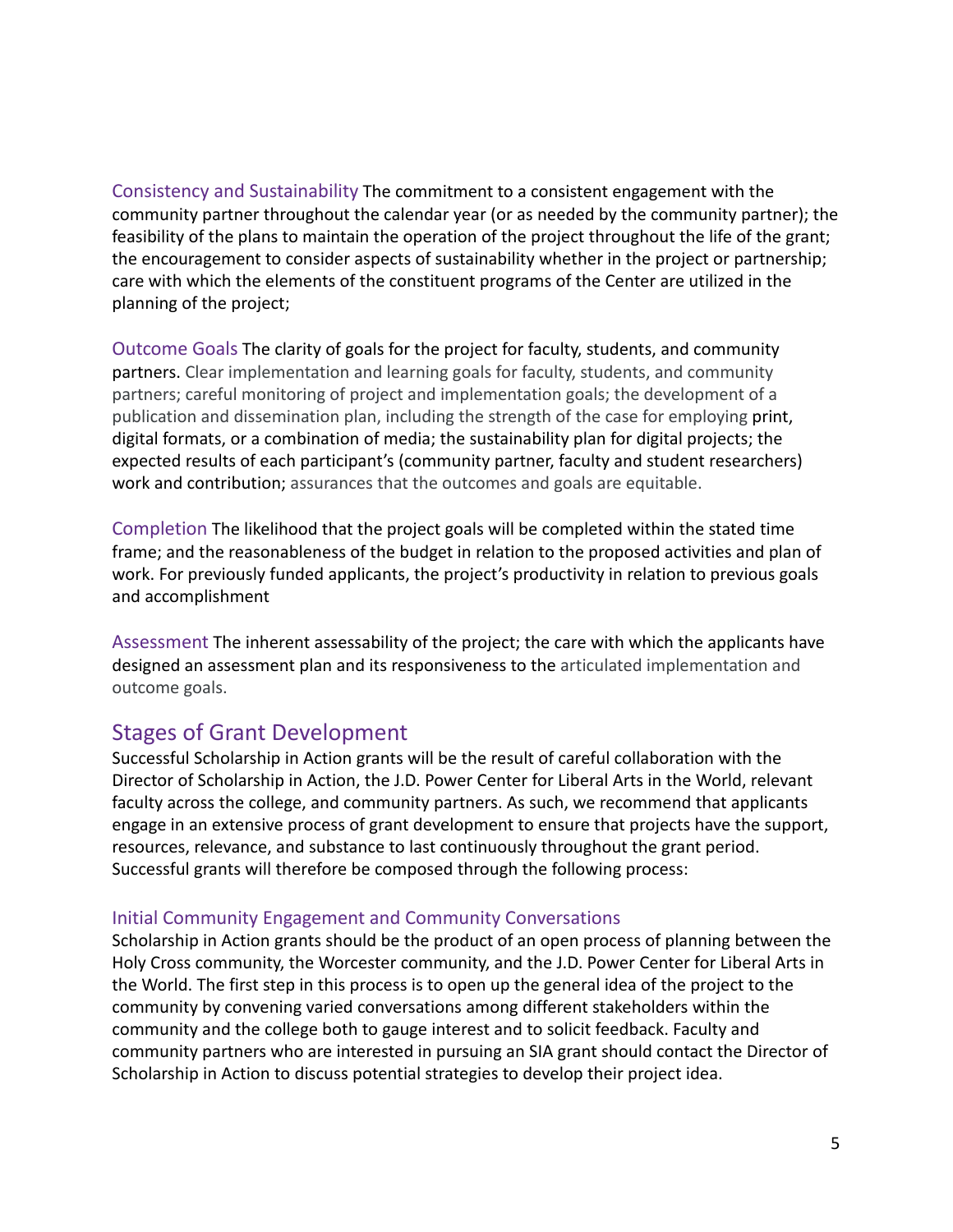#### <span id="page-5-0"></span>Proposal Development

Once the general parameters of a project have been determined, grant authors will meet with the Director of Scholarship in Action to start a process of planning a grant schedule. Because SIA grants both make use of existing Center programs, and are intended to fund continuous operation over the course of their existence, it is important to develop a coherent grant schedule with the Director. It is expected that research projects will endure for a minimum of 3 years to build a project that would generate adequate research data and offer a significant product or project for the community partner. Further, the grant development process should be a process shared between faculty and community partners, rather than a research agenda forced on the community or a community service project that does not advance a faculty member's scholarly career. Together, the seed grant and grant development stages may last a year or more.

#### <span id="page-5-1"></span>Application for 2022

Applications for the 2022 grant cohort will be due by **Monday February 7, 2022.** Grant proposals will be reviewed by members of the Dean's Office, the faculty chair of the Committee on Faculty Scholarship, the directors of the Donelan Office of Community-Based Learning, the Director of SIA, and the Director of the J.D. Power Center, and with final approval from the Provost.

#### <span id="page-5-2"></span>Implementation

In this cycle, it is expected that grants will be announced by early April. Faculty and community partners with the supervision of the SIA Director will have a month prior to receiving funding in July to develop a Statement of Shared Expectations that clearly articulates expectations going forward and ensures project consistency. Within a year of the Scholarship in Action grant being awarded, the College would expect the faculty member to develop a complementary curricular offering. Although it is understood that most projects would complete their goals within this timeframe, it is hoped that some community partnerships would endure and propagate further opportunities for research and/or engagement.

#### <span id="page-5-3"></span>Evaluation and Assessment

Scholarship in Action project directors will complete annual reports and updated Statements of Shared Expectations, which will be submitted by June 15 to the Director of the Scholarship in Action Program who will share it with the Office of Assessment. These reports will keep faculty and community partners apprised of project progress and help determine if any alterations or additions need to be made along the way. The reports also will be useful for disseminating information regarding the program to City partners and potential investors who might be interested in supporting the projects ongoing. In addition, a separate, but complementary, reflective assessment will accompany the progress reports focusing on student reflection and evaluation of his/her role with the project. The Office of Assessment will conduct annual evaluations of the projects in tandem with the Foundation interim reports, which will be shared with the Scholarship in Action committee.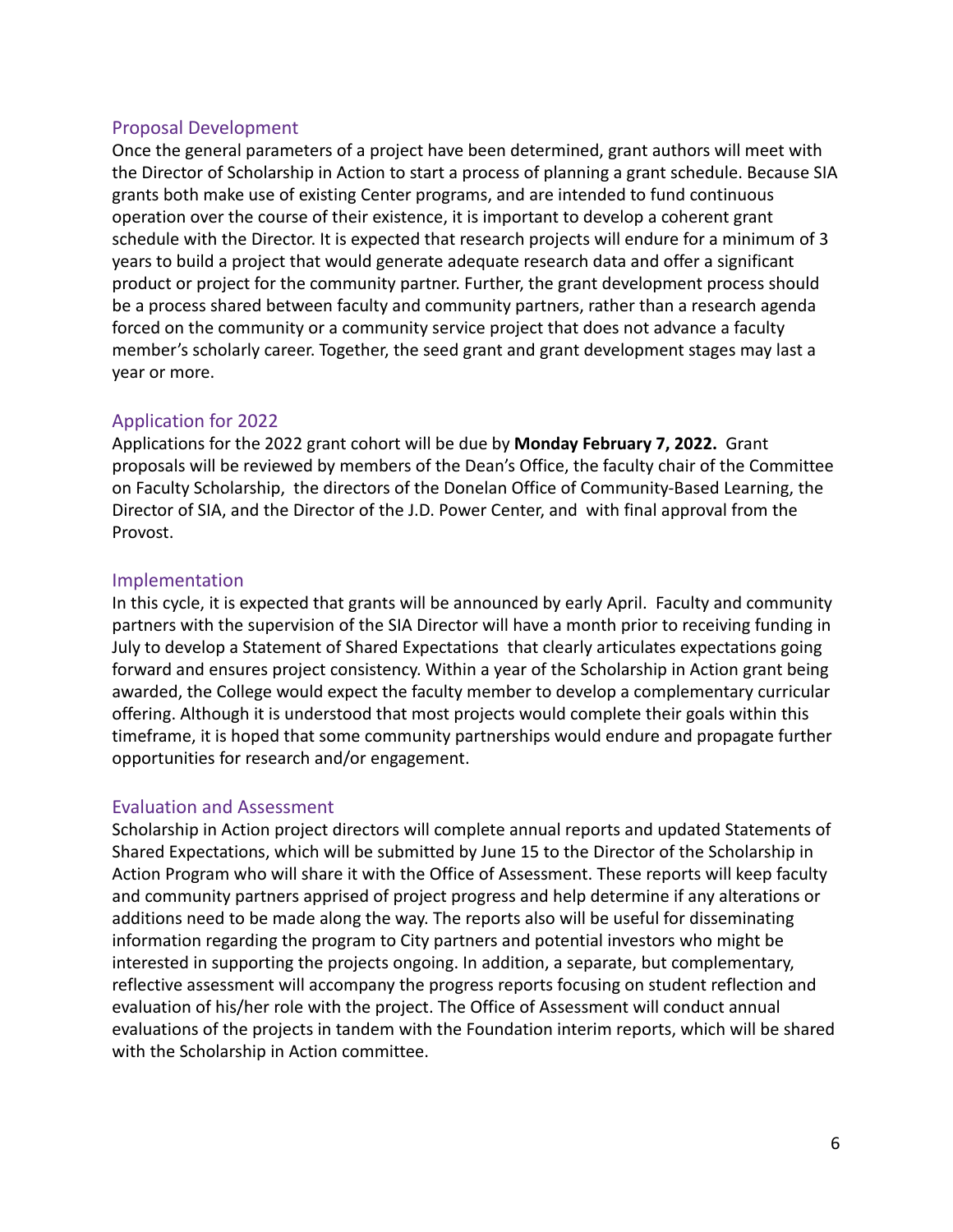# <span id="page-6-0"></span>Preparing Your Application

Your application should be submitted by **Monday February 22, 2022** to the [Faculty Support](https://apps.holycross.edu/facProgApp/login) [portal](https://apps.holycross.edu/facProgApp/login). If you have any questions, please ask the Director. Community Partners are expected to send their letter of support directly to the SIA Director, [mconley@holycross.edu](mailto:mconley@holycross.edu). Faculty CVs and supplemental materials may also be uploaded to the portal. All submitted documents should be PDFs. The application should include the following elements:

- *1. Title, Applicant Names, and Table of Contents (one page)* Provide a list of all parts of the application and corresponding page numbers.
- 2. *Abstract (one paragraph)*

Create a brief abstract, written for a non-specialist audience, that identifies the applicants, describes the community partnership, offers an overview of the project and its central goals, highlights student engagement, and explains the importance of the proposed work for the community partner and other intended audiences.

3. *Statement of significance and impact (one page)*

Expanding upon the abstract, the statement of significance and impact highlights the significance of the proposed work for faculty and community partnership, and its relation to larger issues in the field-- as it relates to both faculty and partner. The statement would also explain how the project relates to different audiences and results in future scholarship and dissemination of outcomes. This section should state the publication goals and other expected outcomes of the project.

4. *List of participants (one page)*

Provide a list, in alphabetical order, of all key collaborators and other participants in the project (including those at other area colleges), designating the project director and if applicable the co-director(s) from the College and relevant community partner(s) leadership. The Holy Cross scholar of the proposed subject matter should serve as the project director and devote a significant percentage of time to work on the project. Not all participants are SIA project collaborators. Include institutional affiliations for all participants. If multiple Holy Cross faculty are listed as collaborators, designate the directors of the SIA project and all identified Holy Cross collaborators are each expected to submit a signed separate letter explaining their commitment to the project and their role within it.

*5. Narrative (5-6 pages)*

The narrative should be introduced with a project title that describes the proposal and notes the specific collaborators. Following a brief introduction to the subject, the narrative should focus on the intellectual justification for the project, the benefits to the community partner, the research and publication goals, and the work plan to achieve them—including careful attention about key elements of the timeline and the role that students would play in the research. Applicants should write their proposals with the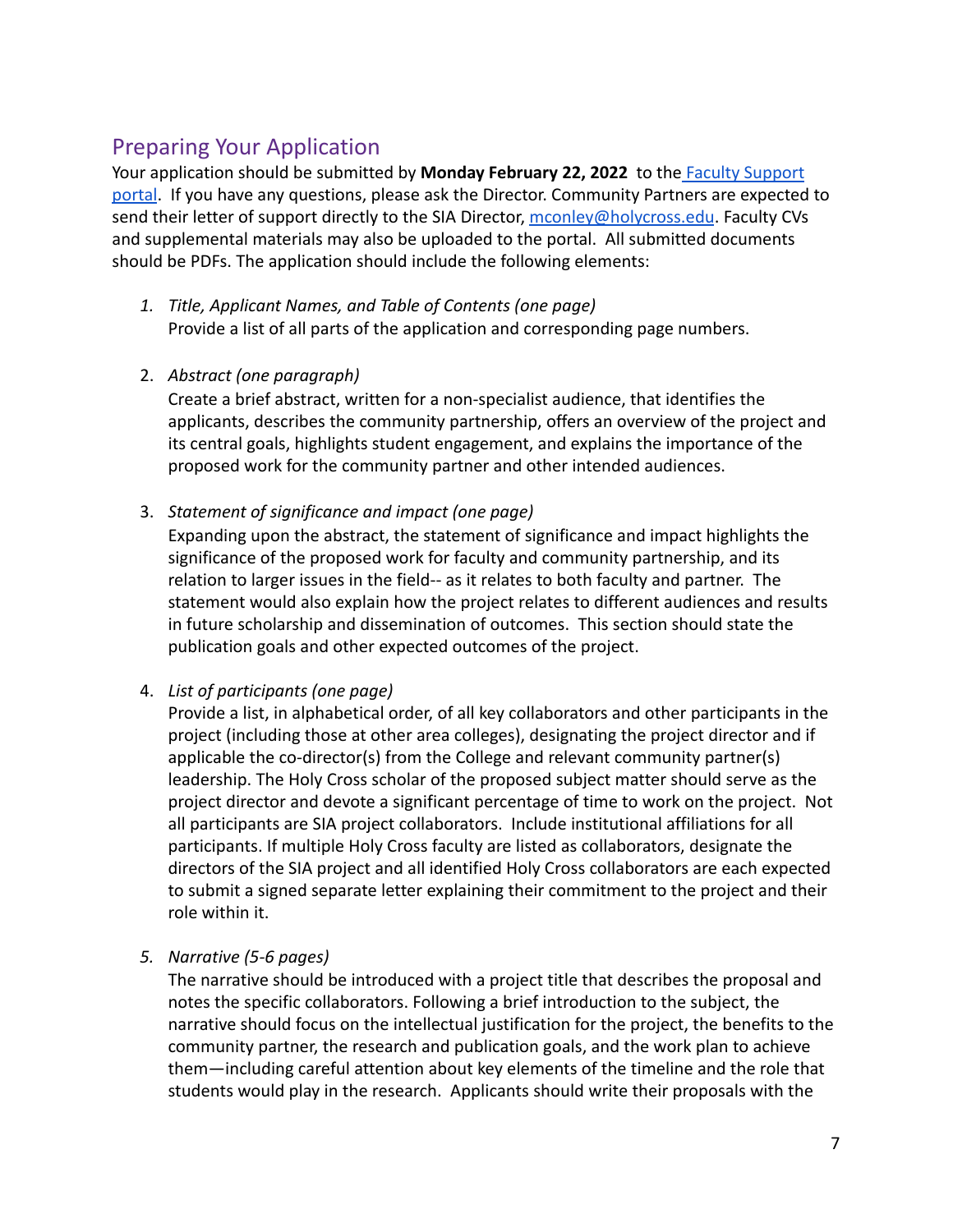evaluation criteria in mind and should not assume any specialized knowledge on the part of readers. It must be free of jargon and define field-specific terms. If faculty applicants bring certain wisdom or skills to the community project that was gained or were acquired from prior relevant research, teaching or experiences, applicants should share those insights in the narrative. This is also an opportunity for faculty applicants to explain the rationale for the choice of community partners and collaborators. If there is related financial support from Holy Cross, other colleges, community partners, or grants, which has already been granted or is anticipated, please explain (disclosure of such funding is crucial to considering sustainable paths for collaborative community-based projects).

*6. Outcome goals* (1-2 paragraphs) Clear implementation and learning goals for faculty, students, and community partners; careful monitoring of project and implementation goals; the development of a publication and dissemination plan, including the strength of the case for employing print, digital formats, or a combination of media; the sustainability plan for digital projects; the expected results of each participant's (community partner, faculty and student researchers) work and contribution; assurances that the outcomes and goals are equitable.

7. *Project timeline (2-3 pages)*

Applicants should submit a project timeline covering the life of the grant and describing and specifying the order in which programs will be utilized throughout the project. Here is the opportunity to explain student involvement in the project. It is important to demonstrate how the project will be in action each semester and summer, ensuring continuous work for faculty, students, and community partners.

## *8. Budget (see sample attached)*

Provide a clear budget outlining the specific categories of funding over the timeline of the grant. Please note that the budget template provides the eligible categories for funding.

## 9. *Statement of community partner support (1-2 pages)*

Although it is expected that the Community Partner collaborates fully in composing the proposal, the Community Partner must submit a separate Statement of Community Partner Support directly to the SIA Director that includes a checklist and outlines the partner's support for the project and for the details of the grant proposal. It should also express a specific commitment to working with the faculty member throughout the project, a plan to provide needed support, guidance, and supervision to student researchers, and list any other support (financial or otherwise) the community partner has obtained or will be obtaining for the project.

## *10. CV for Holy Cross faculty applicant(s)*

*(continued on the next page)*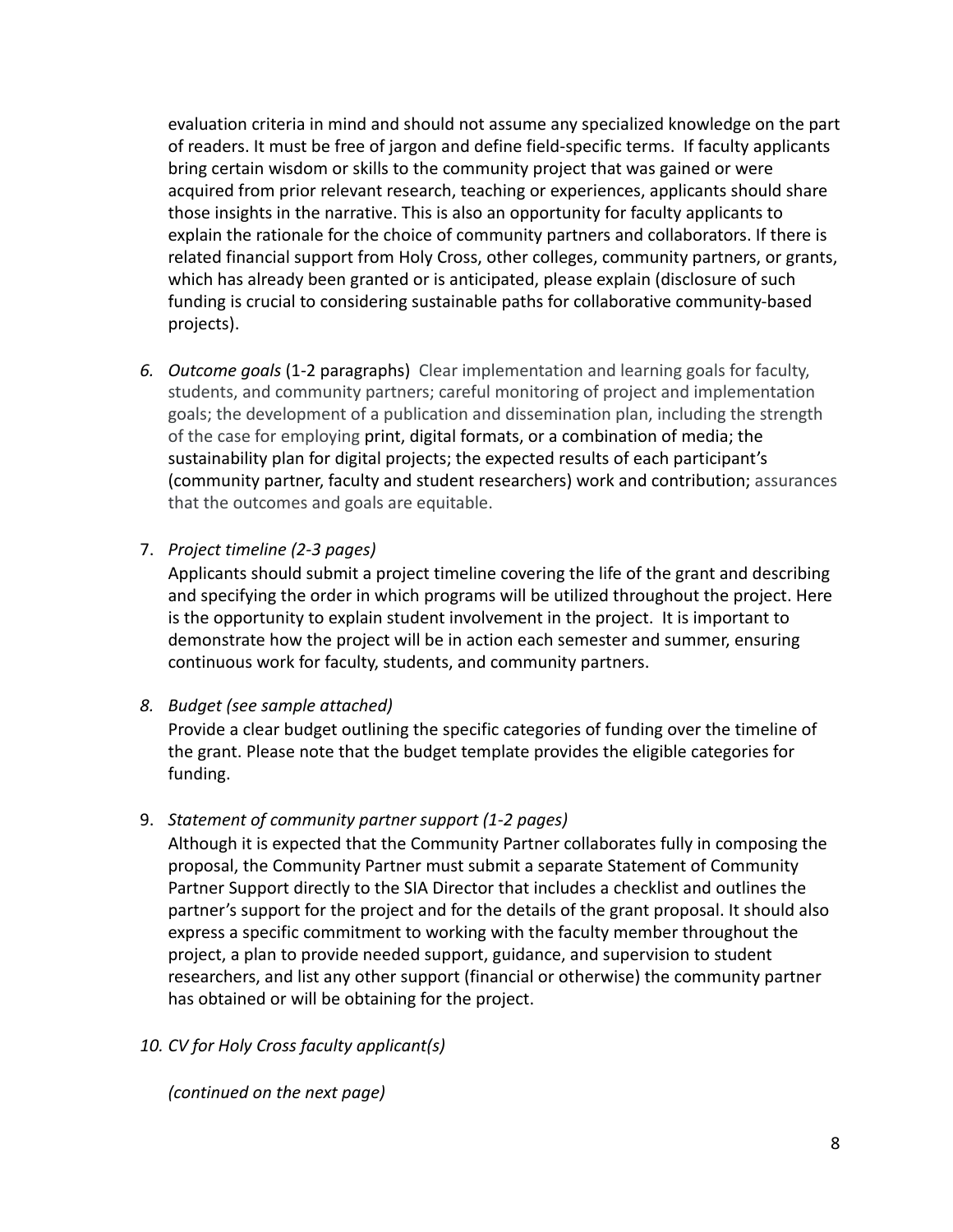#### *11. Conflict of Interest Disclosure Statement*

The College supports and encourages relationships that advance academic research; however, potential, perceived, and actual conflicts of interest must be managed to avoid favoritism or the appearance of such in an Investigator's activities and responsibilities, in order to protect the integrity of the research and the College. In carrying out community-based research, these disclosures are particularly important. Conflicts of Interest do not necessarily preclude funding, but transparency is important to understanding the context of the research's development and the trajectory of the project. Use this space to disclose any potential conflicts of interest connected to your project. The Office of Sponsored Research provides further information to understand conflict of interest issues:

[https://www.holycross.edu/office-sponsored-research/office-sponsored-research/resear](https://www.holycross.edu/office-sponsored-research/office-sponsored-research/research-responsibilitycompliance/financial-conflict-interest) [ch-responsibilitycompliance/financial-conflict-interest](https://www.holycross.edu/office-sponsored-research/office-sponsored-research/research-responsibilitycompliance/financial-conflict-interest)

*12. Optional relevant materials (uploaded as .pdfs)*

This is an opportunity to upload relevant material that highlights faculty experience with the community partner (e.g., exhibit photos, website screenshots with permalinks, community publications) or faculty scholarship on the topic.

## <span id="page-8-0"></span>Timeline

Because each grant proposal will require different kinds of coordination, the pathway from grant development to final assessment may be different for different projects. However, the timeline of the life of a grant will follow these parameters:

| 1-2 years before application deadline: | Grant development process begins              |  |
|----------------------------------------|-----------------------------------------------|--|
| February 7,, 2022:                     | SIA applications due                          |  |
| February and March 2022:               | Grant review process is underway              |  |
| April 2022:                            | SIA grants awarded                            |  |
| July 1, 2022:                          | Memorandum of Understanding due               |  |
| July 1, 2022:                          | Funds distributed from SIA and projects begin |  |
| June 15 of subsequent years:           | Annual reports due to SIA Director            |  |
| June 15 of final year:                 | Final report due                              |  |